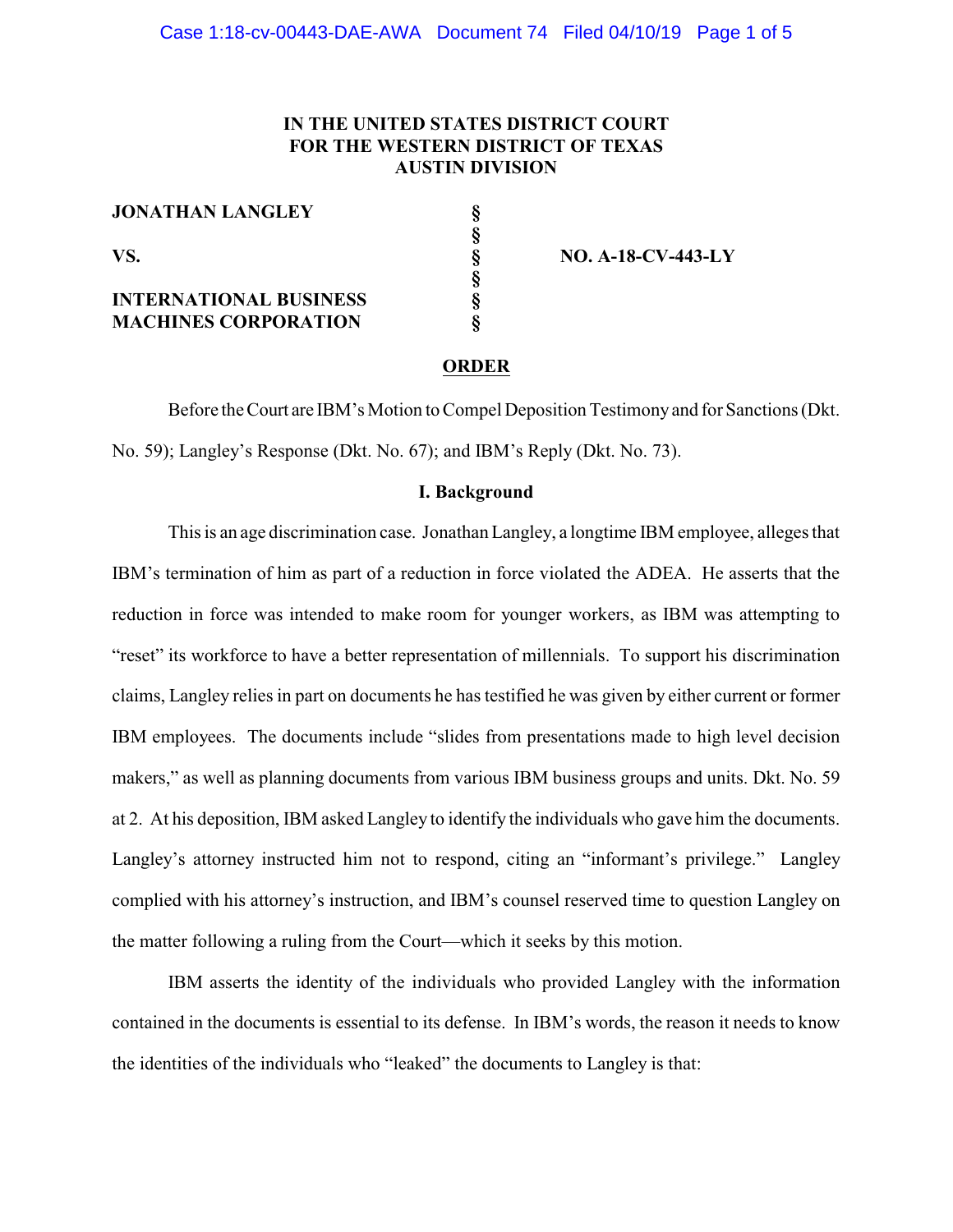it will permit the Company to seek discovery straight from the individual(s) who allegedly provided Langley with the information that he claims is at the heart of his case. For example, IBM wants to explore with these individuals whether they made the statements that Langley attributes to them, and whether they have personal knowledge of the matters to which they allegedly spoke. Further, IBM wants to explore whether these individuals made other statements, which Langley has elected not to share, that exonerate the Company. Likewise, IBM wants to explore Langley's documents with these individuals, addressing (among other things) who authored them, whether they were mere drafts, who reviewed them, and whether they have anything at all to do with Langley's separation. And IBM wants to explore whether the individuals have other information that undercuts Langley's claims, such as knowledge that Langley made admissions against interest.

Dkt. No. 59 at 3. In response, Langley disagrees with IBM's characterization of his testimony, and submitted with his response the full transcript of the deposition. That transcript demonstrates that Langley did not rely on any statements of anonymous IBM employees to support his claims, but rather relied on the documents themselves, and his understanding of them from his 23 years at IBM. Further, he was questioned in some detail about the documents, and answered all of the questions other than identifying who had provided him with the documents.

Langleymakes a two-pronged response to IBM's motion. First, he contends that the identity of the "leakers" is irrelevant to IBM's defense of its case, because the documents themselves are IBM's and are accessible to IBM (a claim IBM carefully avoids disputing in its reply). Thus, if IBM needs information about the authorship and provenance of the documents, that is something already within IBM's possession. Langley also notes the inconsistency in IBM's position in this motion, where it claims it must have additional information about the leaked materials, with its refusal to produce the originals of the documents in discovery on the ground that they are irrelevant. Second, Langley contends that the identity of the leakers is subject to the "informant privilege" because Langley was a conduit for providing these documents to the EEOC to aid the government in its investigation of IBM's conduct. Langley thus asks that the Court deny IBM's motion, and enter a protective order to "protect the identities of the confidential informant(s)."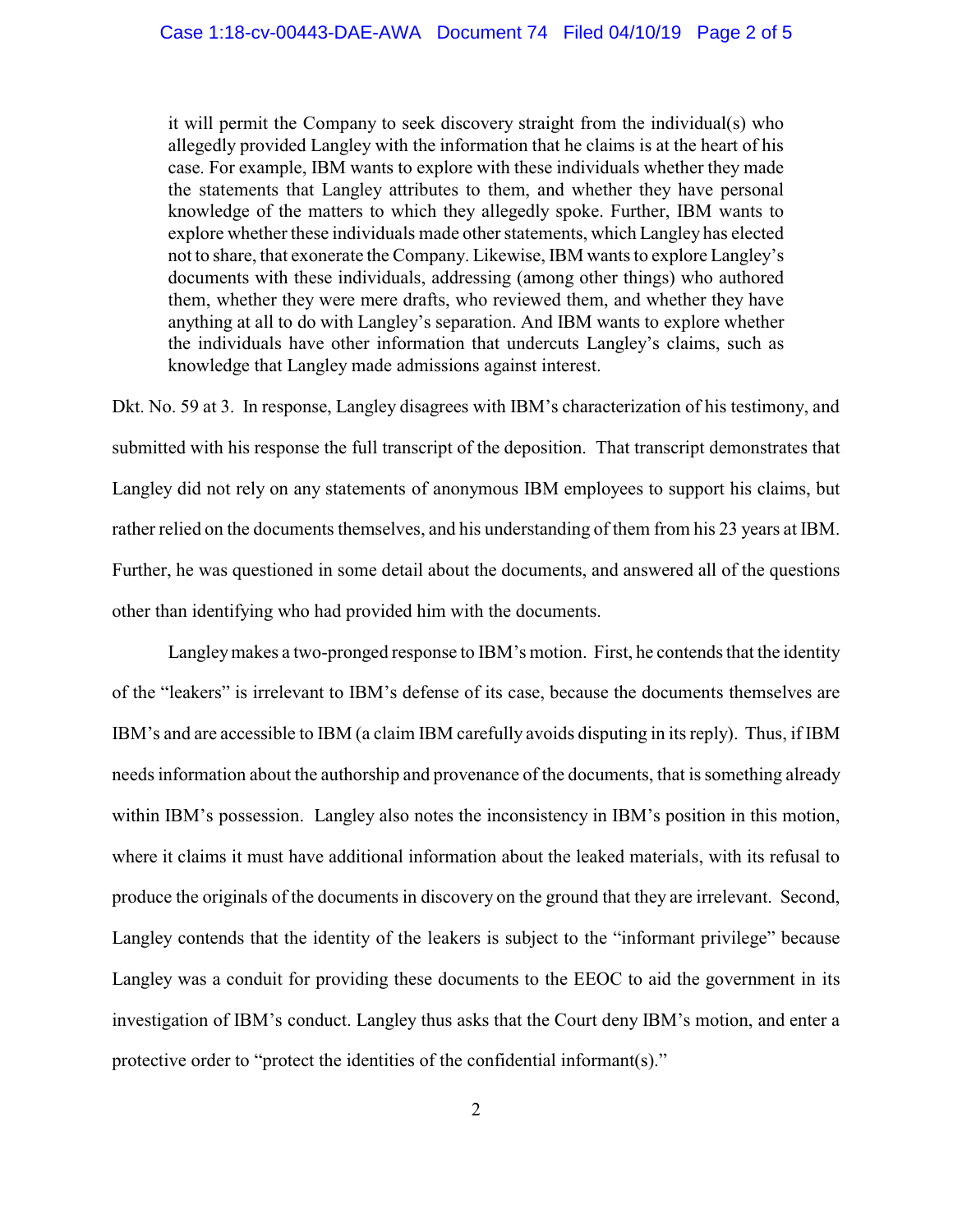# **II. Analysis**

#### **A. Informant Privilege**

First, Langley asserts that the identities of the individuals who provided him with the IBM documents he later provided to the EEOC are confidential as they are subject to the "informant's privilege." *Wirtz v. Continental Finance & Loan Co. of West End*, 326 F.2d 561 (5th Cir. 1964). IBM argues, correctly, that this privilege can only be asserted by the government. *Rovario v. United States*, 353 U.S. 53, 59 (1957) ("What courts have termed the informer's privilege is in reality the Government's privilege to withhold from disclosure the identity of persons who furnish information of violations of law to officers charged with enforcement of that law.") It appears, therefore, that the "informant's privilege" is not applicable here. The Court need not make a final determination on that issue, however, as it concludes the requested information is irrelevant.

# **B. Relevance**

As noted earlier, IBM contends it needs the identities of the persons who gave Langley the documents in order to defend against Langley's claims. Langley argues that the identities of the individuals who provided him with the leaked documents is irrelevant to IBM's defense, and that IBM is in possession of all of the relevant information about the documents. The Court agrees. The records at issue were created by IBM, and were allegedly used by high level IBM officials. IBM surely knows where it can find the documents, and certainly has the ability to track down the authors, versions, and custodians of the documents.<sup>1</sup> IBM can absolutely assess the authenticity of these

<sup>&</sup>lt;sup>1</sup>If there were ever a party about which a court could feel confident in making such a statement, IBM would be it. As Langley notes in his response, IBM markets tools it states have the ability to search zettabytes of data quickly. Dkt. No. 67 at 6 n.14. It regularly runs commercials touting its "Watson" AItechnology, which also has the ability to process immense amounts of data. Surely, IBM has the ability to locate the originals, drafts, and original authors of the "leaked" slides and reports—assuming it has not already done so.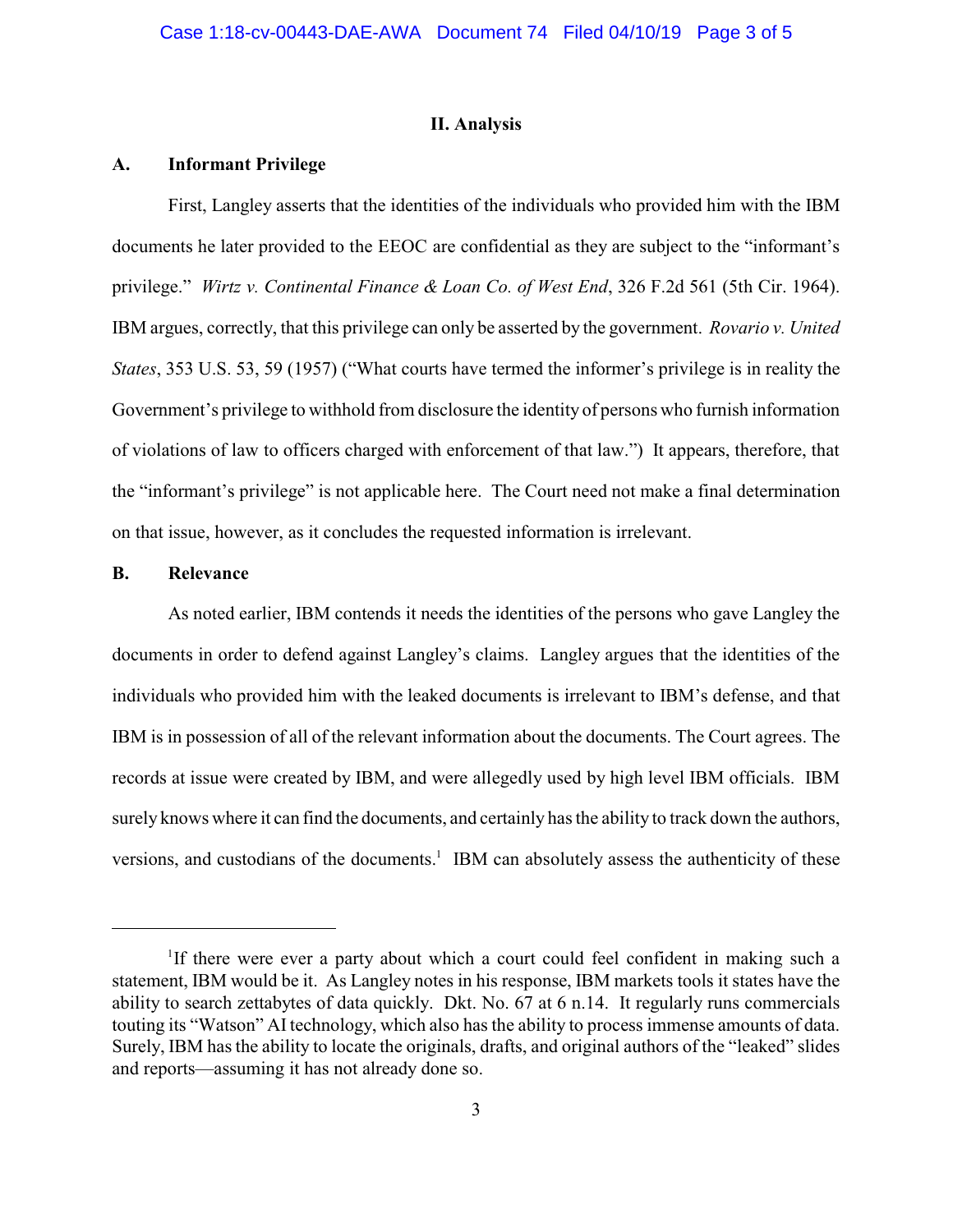#### Case 1:18-cv-00443-DAE-AWA Document 74 Filed 04/10/19 Page 4 of 5

documents on its own—better than any individual who handed the document along to Langley. And as the Court noted earlier, a review of Langley's deposition testimony demonstrates that IBM has not accurately characterized his testimony—he did not testify that he was relying on "statements" made to him by the leakers to support his claims in this case.<sup>2</sup> Indeed, there is nothing in Langley's testimony about the documents or the manner in which he received them that suggests *any* relevant information would be gained from knowing who the leakers were. Rather, it appears that—understandably—IBM wants to plug its leak, and that is the primarymotivation for its demand for this information. But as counsel well knows, wanting to plug a leak is not a legitimate basis to support a motion to compel discovery, much less one coupled with a request for sanctions. Because the identity of the leakers is not relevant to any claim or defense in this case, the Court will deny IBM's motion to compel.

- Q. Have you seen that phrase "seniority mix" anywhere else other than in this particular document that's Langley-IBM 452 to 458?
- A. Not that blatant of phrase, no.
- Q. Did you have any discussion with the person who provided this document to you as to what the understanding of seniority mix was?
- A. A little. I think it's pretty plain.

<sup>&</sup>lt;sup>2</sup>IBM relies on three examples to support this assertion. Dkt. No. 73 at 4. Once again, IBM has mischaracterized Langley's testimony. For example, IBM states that "when asked about the basis of his understanding of the term 'seniority mix,' Langley testified that he discussed the term with an unnamed person." *Id.* In fact, this is what Langley testified to on that point:

Dkt. No. 67-6 at 253. Thus, while Langley did have a "little" discussion about the phrase with the IBMer, he never stated that that discussion was what supported his understanding of the phrase "seniority mix." Instead, as he noted, he thought its meaning was "pretty plain"—a statement that is hard to argue with. And the same is the case with the other two examples IBM relies on—in both of those instances, when asked what he based his beliefs on, Langley answered with his own knowledge of IBM. *Id.* at 249, 251. He did not offer the anonymous sources as the basis of his beliefs—he onlymentioned the sources when specificallyasked "did anyone had evertell him" those things.